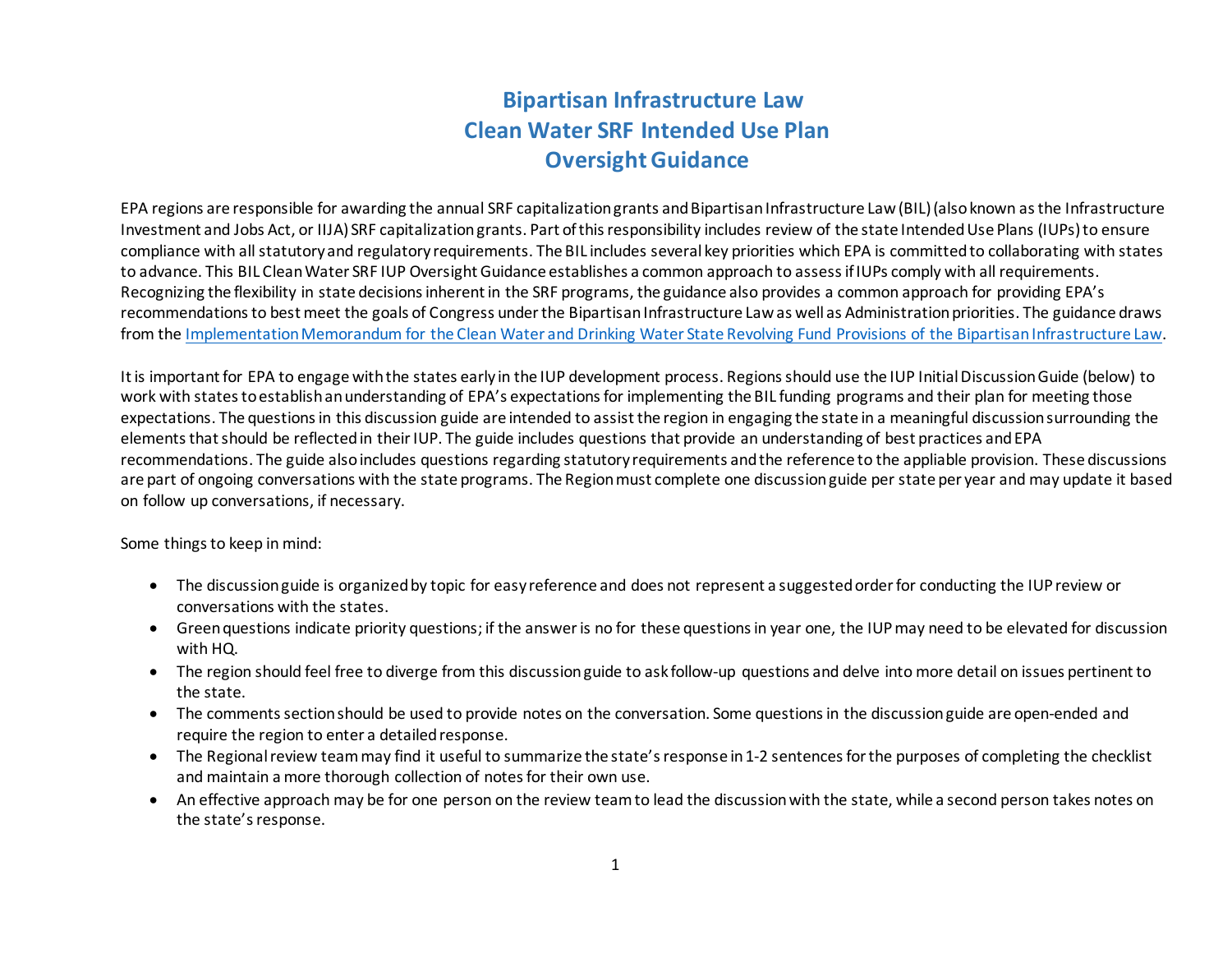• Following the interviews, the region can condense and summarize the notes to complete the checklist. The completed Initial Discussion Guide should be shared with OW for review prior to the IUP public review period. EPA Headquarters will not provide approval but may provide feedback on a case-by-case basis.

States have the flexibility to combine IUPs for the BIL and base funding or submit separate IUPs for BIL and base funding. The questions in this discussion guide are specific to BIL and the conversations should help to shape the development of the BIL IUPs or BIL portions of IUPs. However, many of the questions are related to broader priorities applicable to both BIL and the base SRF programs. To the extent practicable, the region should discuss with the state how they are integrating these priorities into their base SRF program. Once the IUP is received by the region, the IUP Checklist should be used to ensure that all required elements are addressed. Questions in the IUP checklist compliment and follow up on those used in the initial discussion guide and serve as another touch point to ensure consistent messaging. The IUP checklist should be shared with OW for reviewas soon as it is completed and prior to grant award. EPA Headquarters will not provide "approval" but may provide feedback on a case-by-case basis.

## **IUP Initial Discussion Guide**

**State: Date(s) of IUP Pre-Review Discussion: Fiscal Year: Participants:** 

| Π.<br><b>Increase Investment in Disadvantaged Communities</b> |                              |         |                 |
|---------------------------------------------------------------|------------------------------|---------|-----------------|
| <b>Item</b>                                                   | <b>Citation</b>              | Y/N/n/a | <b>Comments</b> |
| 1. Does the state have a plan to provide 49%                  |                              |         |                 |
| of funds through the CWSRF General                            |                              |         |                 |
| Supplemental Funding as grants and/or                         |                              |         |                 |
| forgivable loans to communities that meet the                 |                              |         |                 |
| state's affordability criteria?                               | <b>BIL Law; STAG Section</b> |         |                 |
| 2. Has the state evaluated and revised the                    |                              |         |                 |
| CWSRF affordability criteria since the previous               |                              |         |                 |
| IUP? If so, what has changed?                                 | <b>Best Practice</b>         |         |                 |
| 3. Are the criteria consistent with the CWA                   |                              |         |                 |
| (i.e., income, unemployment data, population                  |                              |         |                 |
| trends)?                                                      | CWA 603(i)(2)                |         |                 |
| 4. Do the criteria capture both urban and rural               |                              |         |                 |
| disadvantaged communities?                                    | <b>Best Practice</b>         |         |                 |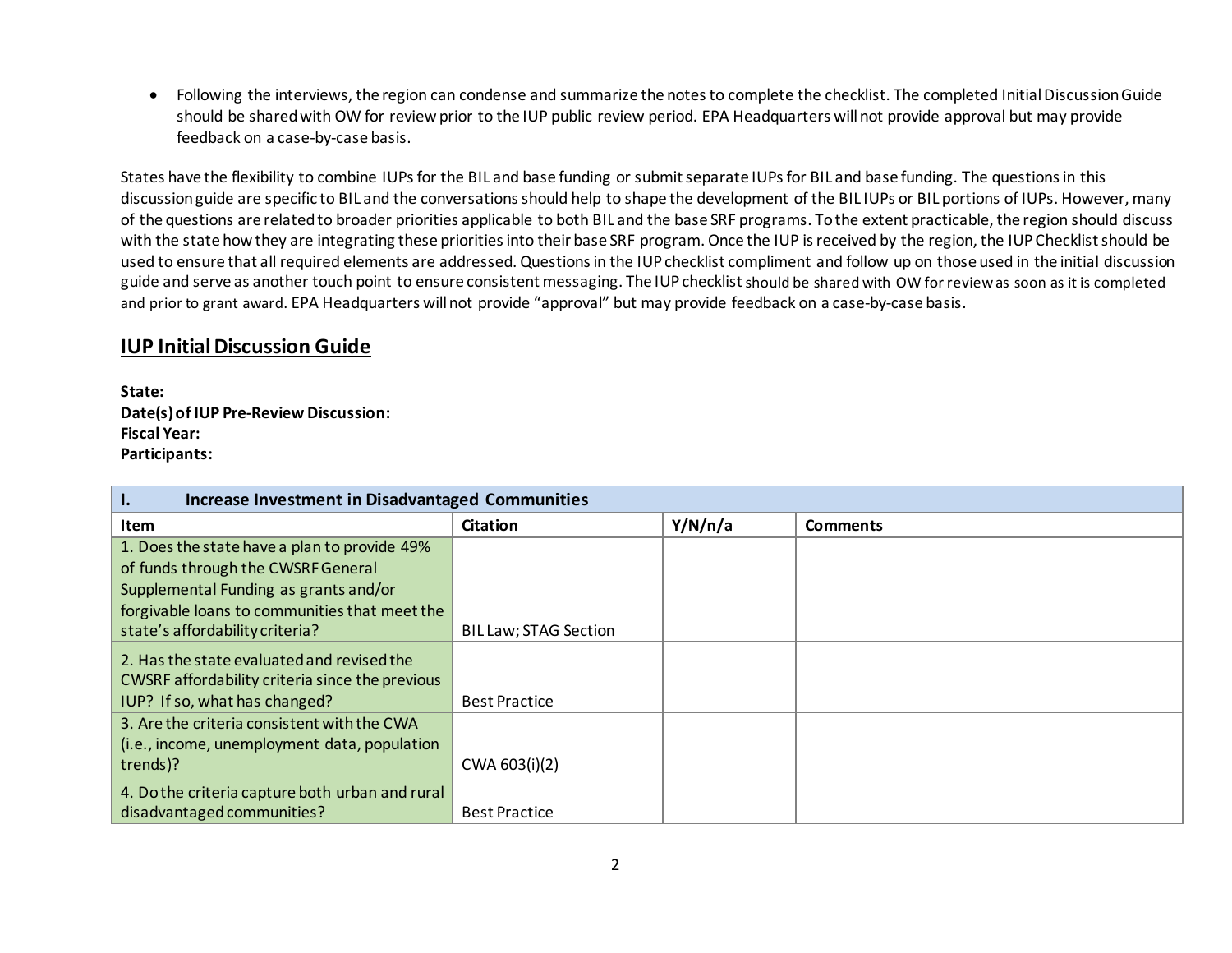| 5. Does the state's SRF priority point system<br>ensure disadvantaged communities are<br>receiving funding given the weight associated<br>with points for project ranking criteria?                                                 | <b>Best Practice</b> |  |
|-------------------------------------------------------------------------------------------------------------------------------------------------------------------------------------------------------------------------------------|----------------------|--|
| 6. Does the state plan to use the CWSRF 2%<br>TA funds to proactively identify, reach out to,<br>and assist rural, small, and tribal publicly<br>owned treatment works, particularly in<br>disadvantaged communities?               | <b>Best Practice</b> |  |
| 7. Has the state reached beyond traditional<br>stakeholder organizations to engage<br>neighborhood and other organizations<br>connected to the community to help identify<br>needs, comment on IUPs, and communicate<br>priorities? | <b>Best Practice</b> |  |
| 8. Does the state plan to take their full BIL<br>general supplemental allotment?                                                                                                                                                    | <b>Best Practice</b> |  |

| <b>W</b><br><b>Address PFAS and Emerging Contaminants</b> |                      |         |                 |
|-----------------------------------------------------------|----------------------|---------|-----------------|
| <b>Item</b>                                               | Citation             | Y/N/n/a | <b>Comments</b> |
| 9. Does the state plan to take their full BIL             |                      |         |                 |
| emerging contaminants supplemental                        |                      |         |                 |
| allotment?                                                | <b>Best Practice</b> |         |                 |

| III.<br><b>Support Resilience and One Water Innovation</b>                                                                                                   |                      |         |                 |
|--------------------------------------------------------------------------------------------------------------------------------------------------------------|----------------------|---------|-----------------|
| Item                                                                                                                                                         | Citation             | Y/N/n/a | <b>Comments</b> |
| 10. Is the state prioritizing projects that foster<br>resilience to all threats and hazards,<br>consistent with Presidential Policy Directive<br>$(PPD)$ 21? | <b>Best Practice</b> |         |                 |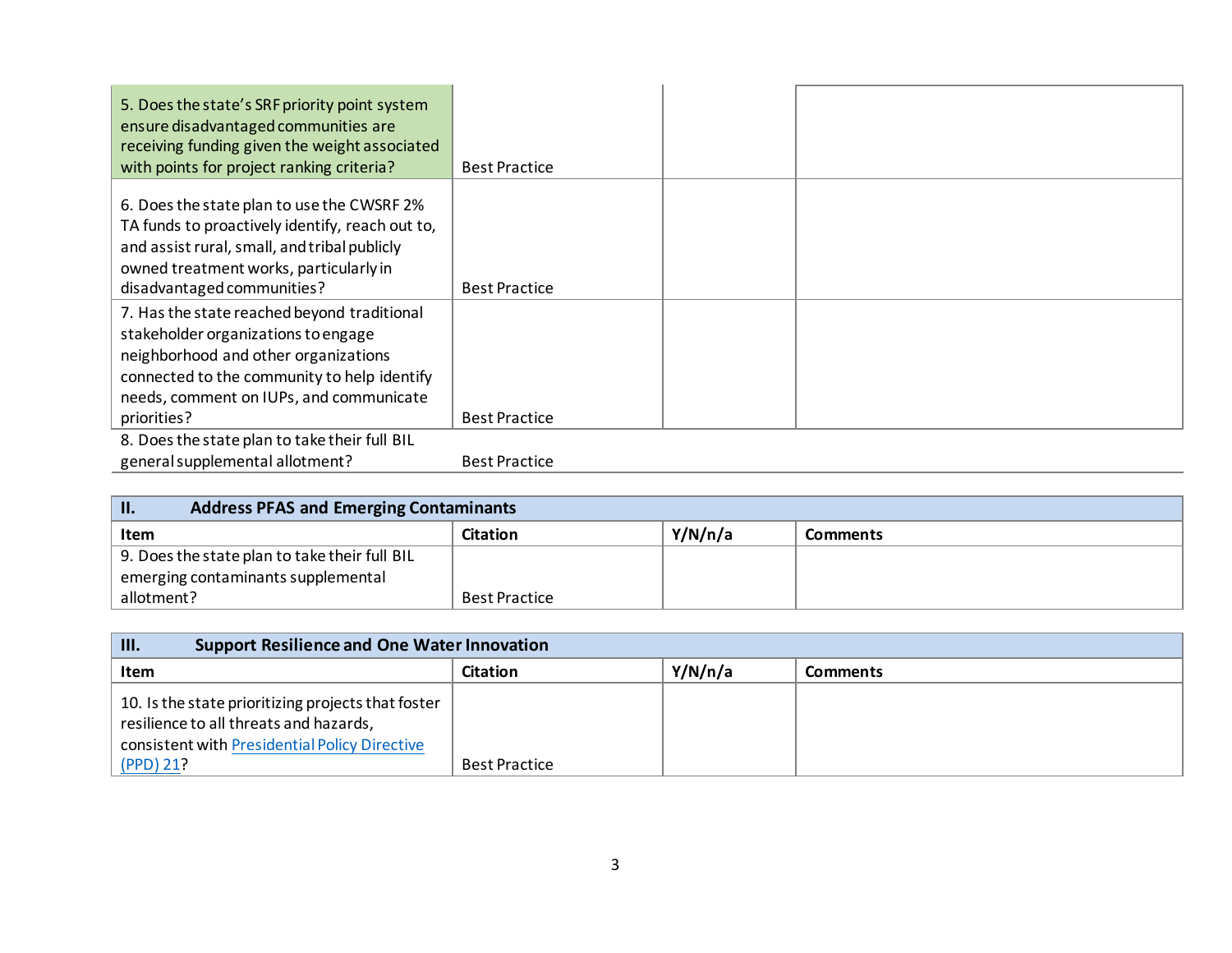| 11. Does the state support wastewater and<br>stormwater infrastructure projects that apply<br>the best available and most geographically<br>relevant climate information, projections, and<br>standards, such as the Federal Flood Risk<br>Management Standard?                                                      | <b>Best Practice</b> |  |
|----------------------------------------------------------------------------------------------------------------------------------------------------------------------------------------------------------------------------------------------------------------------------------------------------------------------|----------------------|--|
| 12. Does the state incorporate climate<br>resilience criteria into their prioritization of<br>SRF funding under the BIL?                                                                                                                                                                                             | <b>Best Practice</b> |  |
| 13. How does the state SRF program support<br>local wastewater agencies' efforts to reduce<br>nitrous oxide and methane emissions,<br>incorporate renewable energy generation,<br>and complete other projects that reduce the<br>greenhouse gas footprint of the water<br>industry (e.g., priority points, financial |                      |  |
| incentives, etc.)?                                                                                                                                                                                                                                                                                                   | <b>Best Practice</b> |  |

| IV.<br><b>Support American Workers and Renew the Water Workforce</b>                                                                           |                      |         |                 |
|------------------------------------------------------------------------------------------------------------------------------------------------|----------------------|---------|-----------------|
| <b>Item</b>                                                                                                                                    | <b>Citation</b>      | Y/N/n/a | <b>Comments</b> |
| 14. Does the state encourage or participate in<br>pre-apprenticeship, registered apprenticeship,<br>and youth training programs to support the |                      |         |                 |
| water workforce?                                                                                                                               | <b>Best Practice</b> |         |                 |
| 15. Does the state inform and encourage SRF<br>funding recipients to support safe, equitable,<br>and fair labor practices?                     | <b>Best Practice</b> |         |                 |
| 16. Is the state interested in learning more<br>about these practices?                                                                         | <b>Best Practice</b> |         |                 |

## **V. Refine State SRFs to Build the Pipeline of Projects**